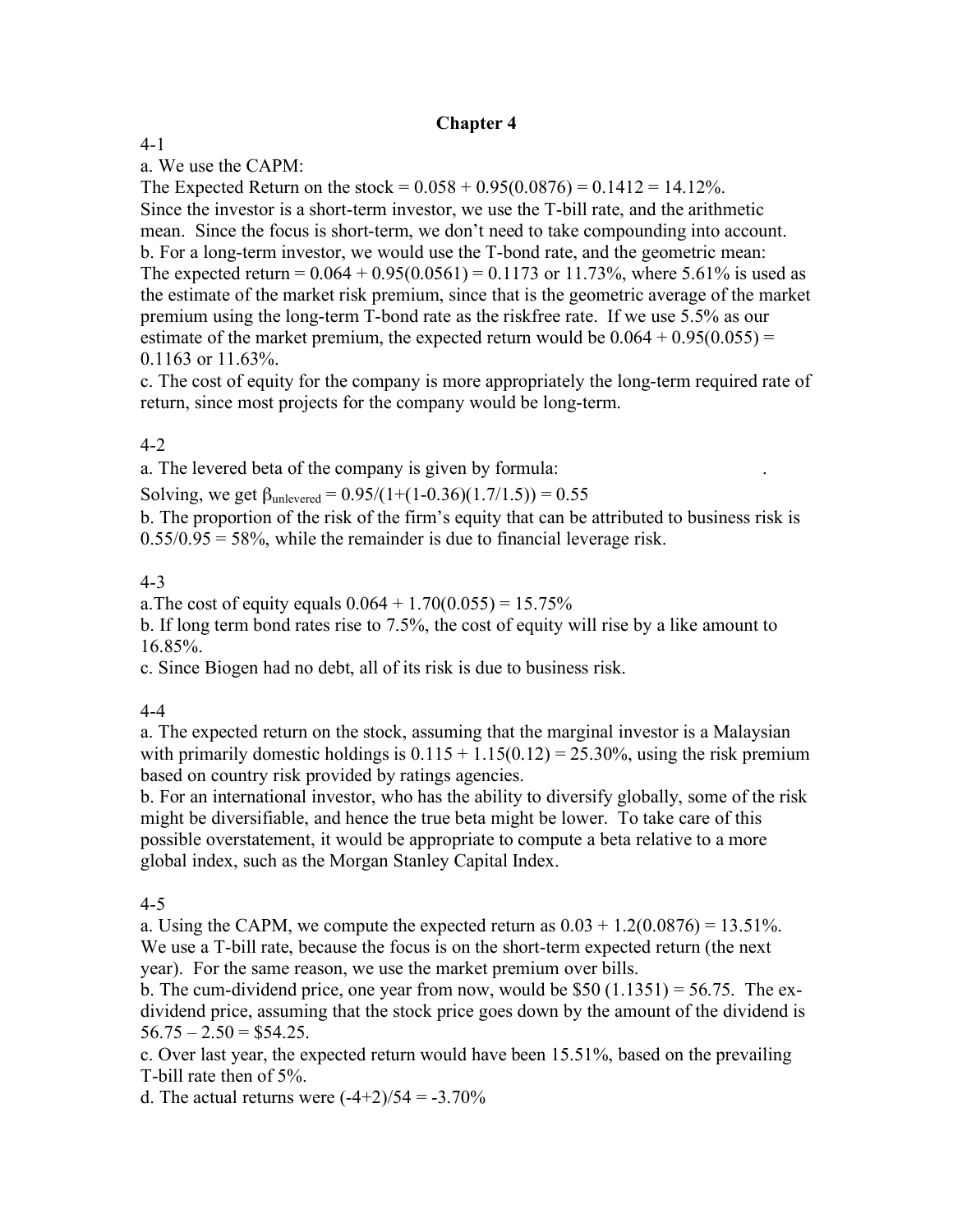e. The unlevered beta based on the current capital structure would be  $1.2/(1+(1 (0.4)(50/100) = 0.92$ . There is no debt in the new capital structure. Hence the new beta would be 0.92.

4-6

It's current levered beta is 1.2. Using the formula for leveraging a beta

, we find the unlevered beta =  $1.2/(1+(1-0.4)(50/100)) = 0.92$ .

If the D/E ratio is increased to 8, we have the new levered beta equal to  $0.92(1+(1-0.4)8)$  $= 5.35.$ 

4-7

a. The combined beta for Novell after the acquisition equals

$$
\left(\frac{2}{1+2}\right)1.5 + \left(\frac{1}{1+2}\right)1.3 = 1.43
$$

b. If Novell borrowed the \$1m., we would lever this beta to get  $1.43(1+(1-0.4)(1/2)) =$ 1.86

4-8

a

Firm Value =  $$ 8 \text{ billion} + $ 1 \text{ billion} = $ 9 \text{ billion}$ 

We will assume that the debt is allocated to the divisions in proportion to the market value of equity of the divisions.The unlevered for Hewlett Packard as a company can be computed as **Error! Objects cannot be created from editing field codes.**. Using the debt to equity ratio of 1/8, we can estimate HP's levered beta to be

Levered Beta =  $1.275$  (  $1 + (1-.36)$  ( $1/8$ )) =  $1.377$ 

Since the divisional structure and leverage of Hewlett Packard has probably changed over the years, the beta obtained by regressing past returns of HP against a market index will not be the same as 1.377.

| b. If the T. bond rate is 7.5%, the cost of equity for the divisions can be computed as |  |  |
|-----------------------------------------------------------------------------------------|--|--|
| follows:                                                                                |  |  |

| <b>Business Group</b> | Beta and Cost of Equity                       |
|-----------------------|-----------------------------------------------|
| Mainframes            | Levered Beta = 1.1 $(1+(1-.36) (1/8)) = 1.19$ |
|                       | $0.075+1.19(0.055) = 14.03\%$                 |
| Personal Groups       | Levered Beta = $1.5(1+(1-.36) (1/8)) = 1.62$  |
|                       | $0.075+1.5(0.055) = 16.41\%$                  |
| Software              | Levered Beta = $2.0(1+(1-.36) (1/8)) = 2.16$  |
|                       | $0.075+2.16(0.055) = 19.38\%$                 |
| Printers              | Levered Beta = $1.0$ (1+(1-.36) (1/8)) = 1.08 |
|                       | $0.075+1.0(0.055) = 13.44\%$                  |

To value the printer division, we would use a cost of equity of 13.44%.

c. We will assume that the mainframe division is sold for its estimated value of \$2.25

billion. The value of the remaining divisions is now \$ 6.75 billion.

After the divestiture, we'd have the unlevered beta equal to

2.25 6.75  $\left(\frac{2.25}{6.75}\right)1.5 +$ 1.125 6.75  $\left(\frac{1.125}{6.75}\right)2.0 +$ 3.375 6.75  $\left(\frac{3.375}{6.75}\right)1.0 = 1.333$ . If the proceeds are used to buy back

stock, the market value of equity will drop to \$5.75 billion. Using the information that HP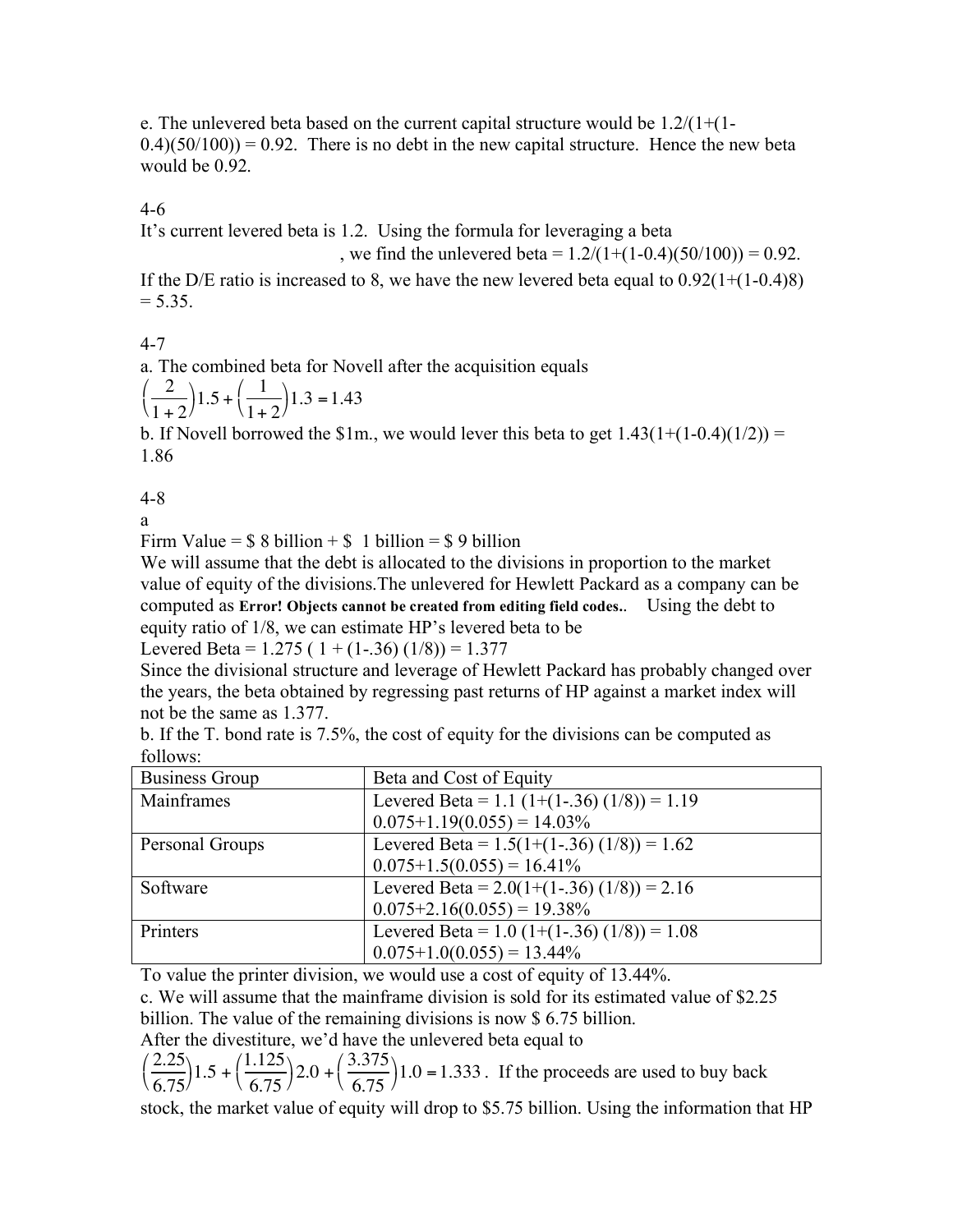had debt outstanding equal to \$1.0 billion, the levered beta equals  $1.333(1+(1 (0.36)(1/5.75)$ =1.48

4-9

a. The degree of operating leverage is computed as %Δ Operating Income/% Δ Revenue.

| Firm          | Degree of Operating | <b>B</b> eta |
|---------------|---------------------|--------------|
|               | Leverage            |              |
| PharmaCorp    | $25/27 = 0.92$      | 1.0          |
| SynerCorp     | $32/25 = 1.28$      |              |
| <b>BioMed</b> | $36/23 = 1.56$      | 3.،          |
| Safemed       | $40/21 = 1.90$      | . 4          |

b. There is a clear relationship between the degree of operating leverage and the beta. The greater the degree of operating leverage, the more responsive income (and presumably stock returns) will be to changes in revenue which are correlated with changes in market movements.

# 4-10

It is possible that the service is adjusting the beta estimate towards the mean of 1.0

# 4-11

The volatility in commodity prices will be reflected in the beta only to the extent that commodity price movements are correlated with market movements. Commodity prices probably do not move closely with the rest of the market.

## 4-12

a. Here are the results of the regression of AD Corp. returns on the NYSE returns:

|            | Coefficients | <b>Standard Error</b> |
|------------|--------------|-----------------------|
| Intercept  | $-0.14706$   | 6.59342               |
| X Variable | 0.735294     | 0.670845              |

## $R^2 = 0.285948$

The beta value of 0.735. The alpha is computed as –0.147.

b. Using the annualized 6-month T. bill rate as the riskfree rate, we get an expected return of  $0.06 + 0.735(0.0876) = 12.44\%$ .

c. Comparing the alpha of -0.147 to  $(1-\beta)R_f = (1-0.735)0.06 = .0159$ , we see that AD did worse than expected relative to the market.

dIf you were undiversified, you would be much more interested in the total standard deviation in the stock, since you cannot eliminate the firm specific risk. 72% (1-0.28) of this risk is diversifiable.

e.  $0.735 = (0.2)(2x0.735) + (0.8)\beta_{\text{rem}}$ , where  $\beta_{\text{rem}}$  is the beta of the remaining firm. Solving, we find  $\beta_{\text{rem}} = 0.55$ .

# 4-13

a. The required rate of return is  $0.06 + 0.46(0.055) = 8.53\%$ 

b.  $(1-R^2) = 95\%$  of this firm's risk is diversifiable.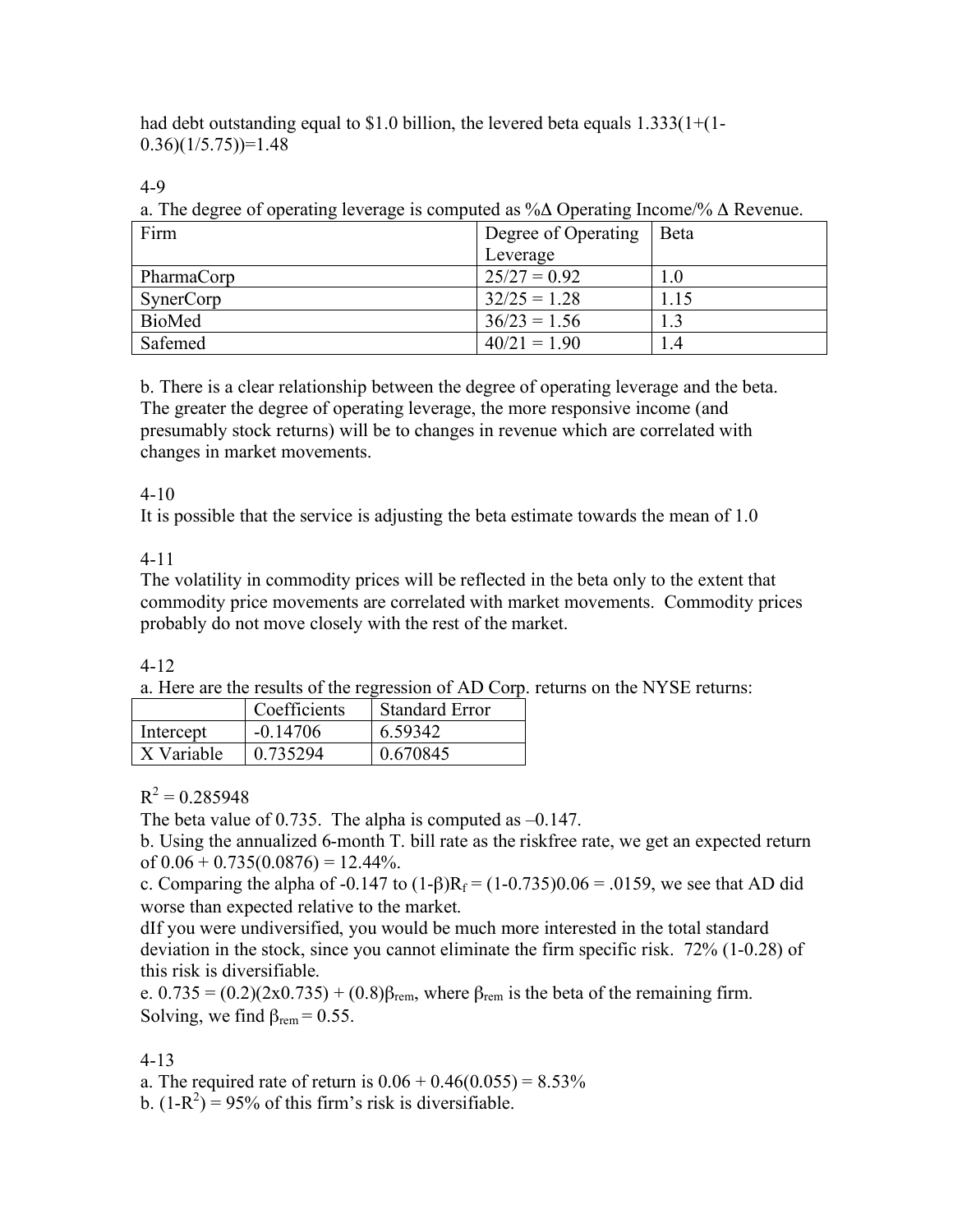c. The current unlevered beta =  $0.46/(1+(1-0.36)(20/40)) = 0.35$ . The total firm is worth 60 m. The average beta of the divisions that will be kept must equal

. Solving,  $\beta_{\text{rem}} = 0.425$ . The new unlevered beta equals

$$
\left(\frac{40}{40+50}\right)0.425 + \left(\frac{50}{40+50}\right)0.80 = 0.63
$$

The new levered beta =  $0.63(1+(1-0.36)(50/90))=0.85$ .

4-14

a.  $(\beta^2)(\text{Var. of mkt})/\text{Var. of stock} = \text{R}^2$ ; hence the  $\beta = 1.41$ 

b. Intercept –  $(1-\beta)R_f = 0.0039$ ; the monthly riskfree rate is computed as  $(1.0484)^{1/12} - 1$  $= 0.0039465$  or 0.39465%.

Intercept =  $0.0039 - (1-1.141)(.0039465) = .45\%$ 

c. The two firms need not have the same beta, if the extents to which their relative stock price movements covary with the market are different. If AMR has a higher beta, then it will also have correspondingly a lower amount of diversifiable firm-specific risk.

4-15

a. The expected return over the next year =  $0.048 + (1.65)(0.0876) = 19.25\%$ .

b. In this case, we would use a geometric average estimate of the risk premium and a long-term T. bond rate to get  $0.064 + (1.65)(0.055) = 15.48\%$ 

c. The extent of the monthly overperformance =  $(1.511)^{1/12} - 1 = 3.5\%$ .

Hence, Intercept – (1-β) $R_f = 0.035$ , using a value of 0.0328 for the intercept,  $R_f = 4.14\%$ , after annualizing.

d. It's current unlevered beta =  $1.65/(1+(1-0.4)(0.03)) = 1.62$ . Taking into account the new leverage ratio of  $[2000+.03(265)(30)]/(265)(30) = 0.2816$ , the new levered beta becomes  $1.62(1+(1-0.4)(.2816)) = 1.89.$ 

4-16

a. The riskfree rate on a monthly basis equals 0.4868%. Hence the extent of overperformance equals  $-0.0005 - (1-1.2)(0.00487) = 0.05\%$  approximately. b. After the sale of the division and the share repurchase, MAD had \$40m. in debt and \$120 in equity. Hence, before these events, it would have had \$160m. in equity and \$20m. in debt. Assuming, for convenience, that the beta before the restructuring is still 1.2, we can compute its unlevered beta as  $1.2/(1+(1-0.4)(20/160)) = 1.116$ . The unlevered beta of the leftover firm other than the magazine division,  $\beta_{\text{rem}}$ , must satisfy  $\sqrt{20}$  $(160$ 

$$
\left(\frac{20}{180}\right)0.6 + \left(\frac{160}{180}\right)\beta_{rem} = 1.116
$$
; hence  $\beta_{rem} = 1.1805$ .

The new levered beta equals  $1.1805(1+(1-0.4)(40/120)) = 1.4166$ .

4-17

a. The unlevered beta equals  $1.61/(1+(1-0.4)(10/10))=1.01$ b. If the debt ratio goes from 1 to .9 and then to 0.8, the levered beta would become

 $1.01(1+(1-0.4)(0.9)) = 1.5554$  and 1.4948 respectively.

4-18

a. Unlevered Beta of the firm including cash can be computed by: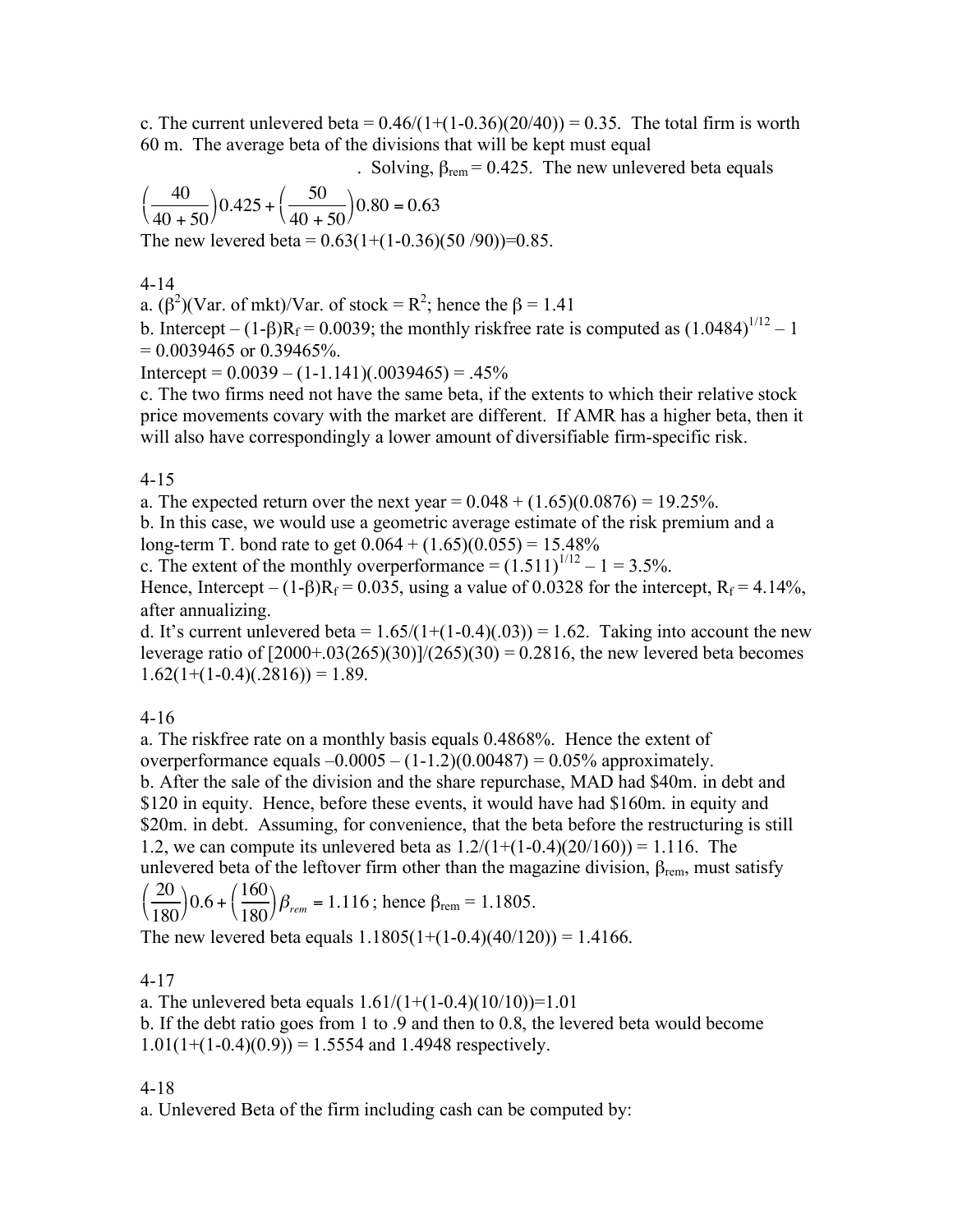$1.05/(1+(1-.36)(13000/355*50)) = 0.715$ 

This beta is depressed by the fact that the firm has a substantial amount of cash on its balance sheet.

Unlevered beta of non-cash assets = Unlevered Beta  $/$  (1- Cash $/$  Firm Value)  $= 0.715/(1 - 8000/(13000 + 355*50)) = 0.966$ 

b. If some of the cash is paid out, the unlevered beta of the firm will decrease: Value of Firm after cash dividend =  $13000 + 355*50 - 5000 = 25750$ New unlevered beta =  $0.966$  (22750/25750) + 0 (3000/25750) =  $0.85$ 

c. The debt ratio would be rise to  $13000/(355x50-5000)$ . The levered beta is  $0.85(1+(1 (0.36)(13000/(355x50-5000))) = 1.41$ 

| Firm                    | Beta | debt | equity | d/e      | unlevered beta |
|-------------------------|------|------|--------|----------|----------------|
| <b>Black and Decker</b> | 1.4  | 2500 | 3000   | 0.833333 | 0.933333       |
| Fedders                 | 1.2  |      | 200    | 0.025    | 1.182266       |
| Maytag                  | 1.2  | 540  | 2250   | 0.24     | 1.048951       |
| <b>National Presto</b>  | 0.7  | 8    | 300    | 0.026667 | 0.688976       |
| Whirlpool               | 1.5  | 2900 | 4000   | 0.725    | 1.045296       |

4-19

The average unlevered beta =  $0.9798$ . Using the private firm's leverage ratio of 25%, we can compute a levered beta of  $0.9798(1+(1-0.4)(0.25))=1.1268$ . (If, instead of estimating the unlevered beta for each of the comparable firms, you had used the average beta and debt to equity ratio for the sector to compute an unlevered beta, you would have estimated an unlevered beta of 0.9820)

b. Given the range of unlevered betas for these publicly traded firms, it might be that there are differences amongst these firms and between these firms and the private firm that are not averaged out in the numbers. For example, the degree of operating leverage might be different. In addition, the private firm owner may not be diverisified, in which case it may be inappropriate to use betas in the first place.

4-20

a. The unlevered beta for the comparable firms would be  $0.95/(1+(1-0.36)(0.35))$ = 0.7761. The levered beta for the division would be  $0.7761(1+(1-0.36)(0.25))=0.90$ b. If RJR Nabisco had a much higher fixed cost structure than comparable firms, then the division would probably have a higher unlevered beta as well.

4-21

The unlevered beta for the current business in 1995 would be  $0.9/(1+(1-0.36)(1.0))=$ 0.5488. The unlevered beta of comparable media business firms is  $1.2/(1+(1-0.36)(0.50))$ = 0.9091. Hence the unlevered beta of the new business (including the media division) in 1999 can be estimated as  $0.3(0.9091) + 0.7(0.5488) = 0.6569$ . Leveraging it up, we get the levered beta estimate of 1.077.